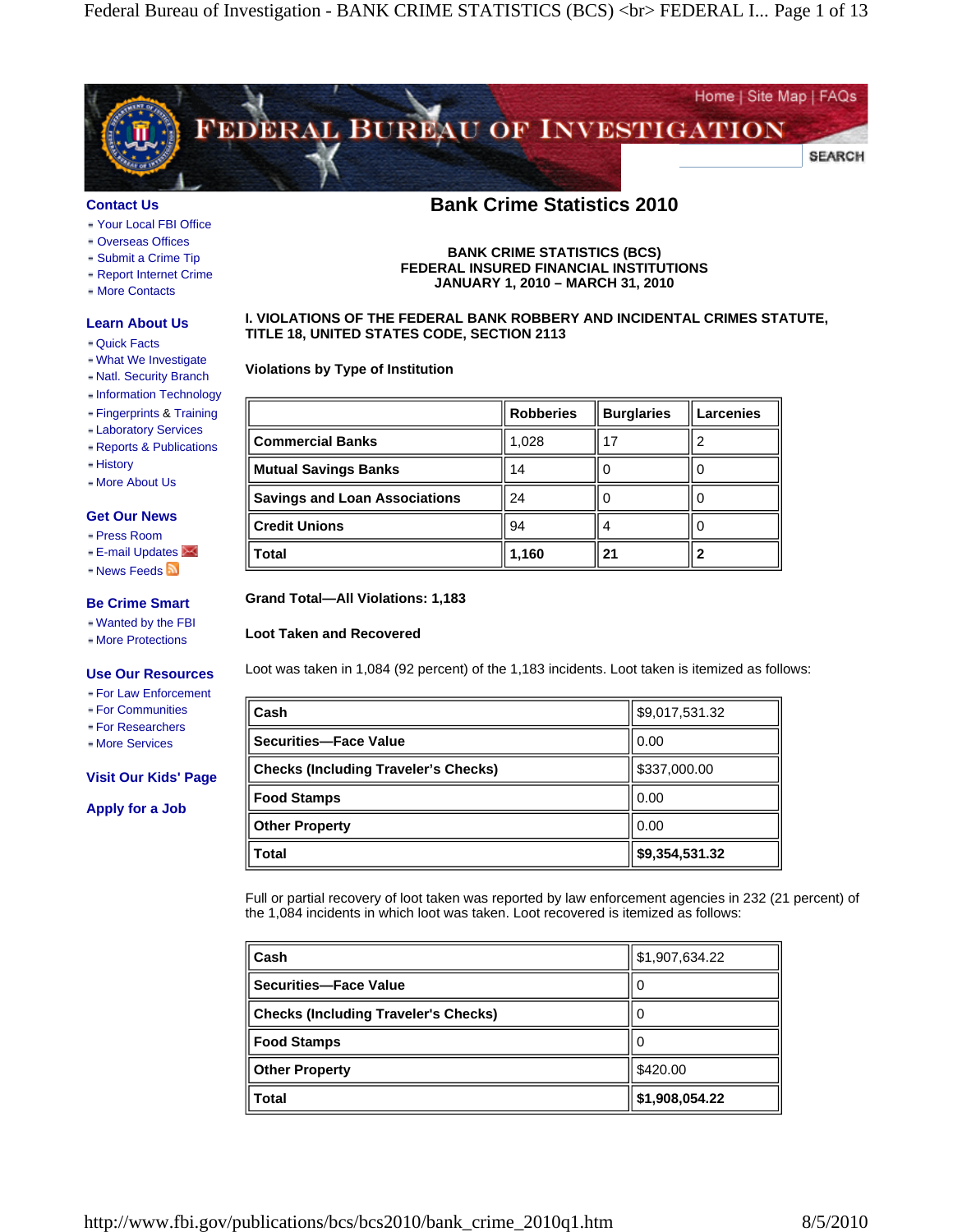### **Number, Race, and Sex of Perpetrators**

The number of persons known to be involved in the 1,183 robberies, burglaries, and larcenies was 1,380. The following table shows a breakdown of the 1,380 persons who have been identified by race and sex. n a small number of cases, the use of full disguise makes determination of race and sex impossible.

|             | White | <b>Black</b> | <b>Hispanic</b> | Other | <b>Unknown</b> |
|-------------|-------|--------------|-----------------|-------|----------------|
| <b>Male</b> | 568   | 529          | 116             |       | l 58           |
| Female      | 43    | 28           |                 |       | ∠              |

Unknown Race/Sex: 26

Investigation to date has resulted in the identification of 520 (38 percent) of the 1,380 persons known to be involved. Of these 520 identified persons, 172 (33 percent) were determined to be users of narcotics and 100 (19 percent) were found to have been previously convicted in either federal or state court for bank robbery, bank burglary, or bank larceny.

### **Occurrences by Day of Week and Time of Day**

| <b>Monday</b>         | 208   | $6-9a.m.$             | 42    |
|-----------------------|-------|-----------------------|-------|
| <b>Tuesday</b>        | 227   | $9-11$ a.m.           | 294   |
| Wednesday             | 210   | 11 a.m.-1 p.m.        | 269   |
| Thursday              | 190   | 1-3 p.m.              | 263   |
| Friday                | 242   | 3-6 p.m.              | 266   |
| <b>Saturday</b>       | 88    | 6 p.m.-6 a.m.         | 49    |
| Sunday                | 7     | <b>Not Determined</b> | 0     |
| <b>Not Determined</b> | 11    |                       |       |
| <b>Total</b>          | 1,183 | <b>Total</b>          | 1,183 |

**Institution/Community Characteristics**

**Type of Financial Institution Office**

| <b>Main Office</b>           | 33    |
|------------------------------|-------|
| <b>Branch Office</b>         | 1,126 |
| <b>Store</b>                 | 20    |
| <b>Remote Facility/Other</b> |       |
| <b>Total</b>                 | 1,183 |

## **Location of Financial Institution Office**

| <b>Commercial District</b> | 785 |
|----------------------------|-----|
| <b>Shopping Center</b>     | 270 |
| <b>Residential</b>         | 83  |
| <b>Other Location</b>      | -45 |
|                            |     |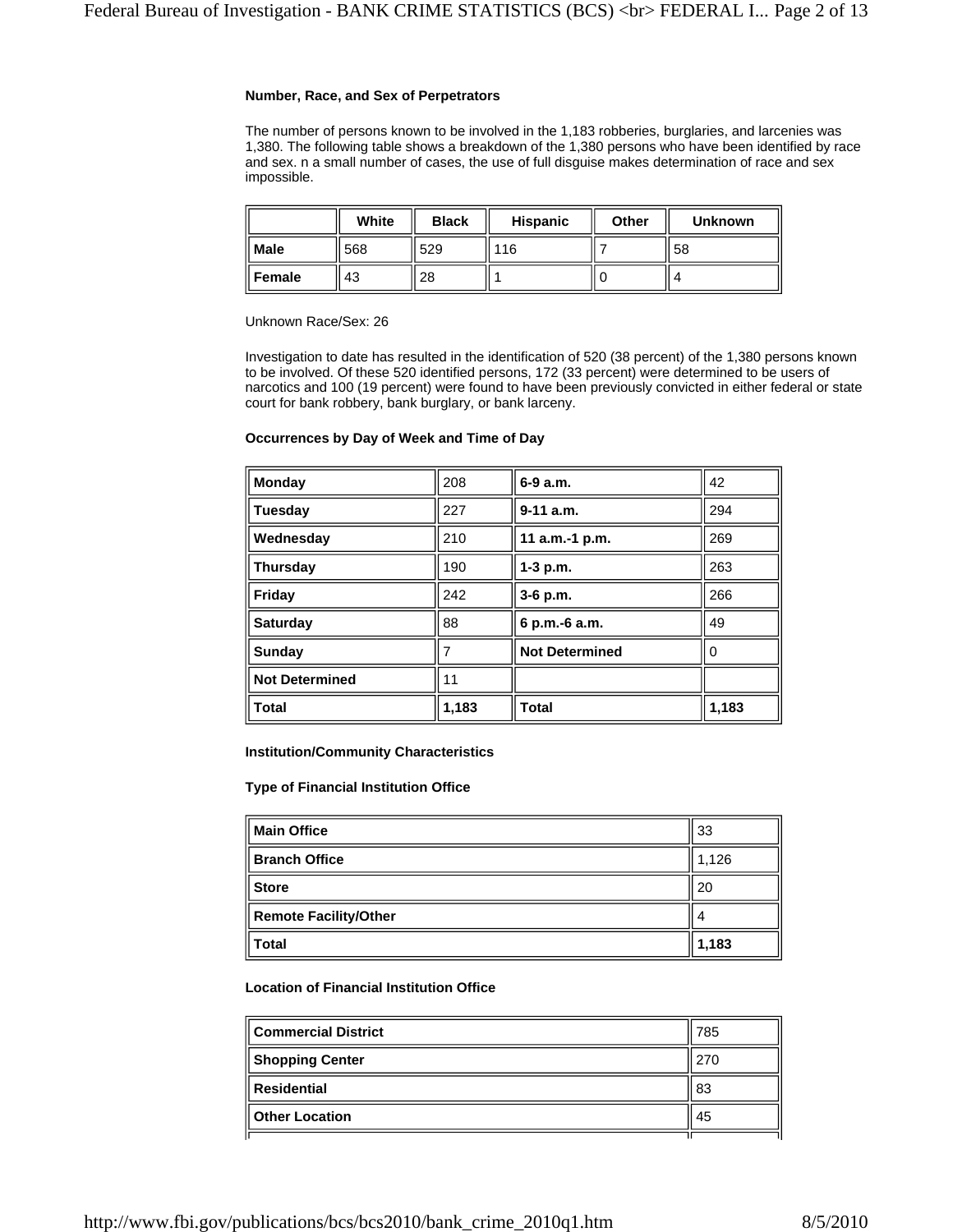### **Total 1,183**

## **Community Type**

| Metropolitan           | 560   |
|------------------------|-------|
| <b>Suburban</b>        | 205   |
| <b>Small City/Town</b> | 389   |
| <b>Rural</b>           | 29    |
| <b>Total</b>           | 1,183 |

### **Institutional Areas Involved**

| ∣ Counter          | 1.115 | <b>Night Depository</b>     |    |
|--------------------|-------|-----------------------------|----|
| Vault/Safe         | 64    | <b>Auto. Teller Machine</b> | 0  |
| Safe Deposit Area  | 5     | <b>Courier/Messenger</b>    | 0  |
| <b>Office Area</b> | 44    | <b>Armored Vehicle</b>      | 8  |
| Drive-In/Walk-Up   | 10    | Other                       | 13 |

## **Security Devices Maintained by Victim Institutions**

| Alarm System                       | 1,149 |
|------------------------------------|-------|
| <b>Surveillance Cameras</b>        | 1,166 |
| <b>Bait Money</b>                  | 747   |
| <b>Guards</b>                      | 51    |
| ∥ Tear Gas/Dye Packs               | 281   |
| <b>Electronic Tracking</b>         | 131   |
| <b>Bullet-Resistant Enclosures</b> | 107   |

## **Security Devices Used During Crimes**

| Alarm System Activated         | 1,082 |
|--------------------------------|-------|
| Surveillance Cameras Activated | 1,147 |
| <b>Bait Money Taken</b>        | 377   |
| Guards on Duty                 | 42    |
| ∥ Tear Gas/Dye Packs Taken     | 128   |
| Electronic Tracking Activated  | 71    |

## **Security Devices Functioned**

| Alarm System Functioned                | .069 |
|----------------------------------------|------|
| <b>Surveillance Cameras Functioned</b> |      |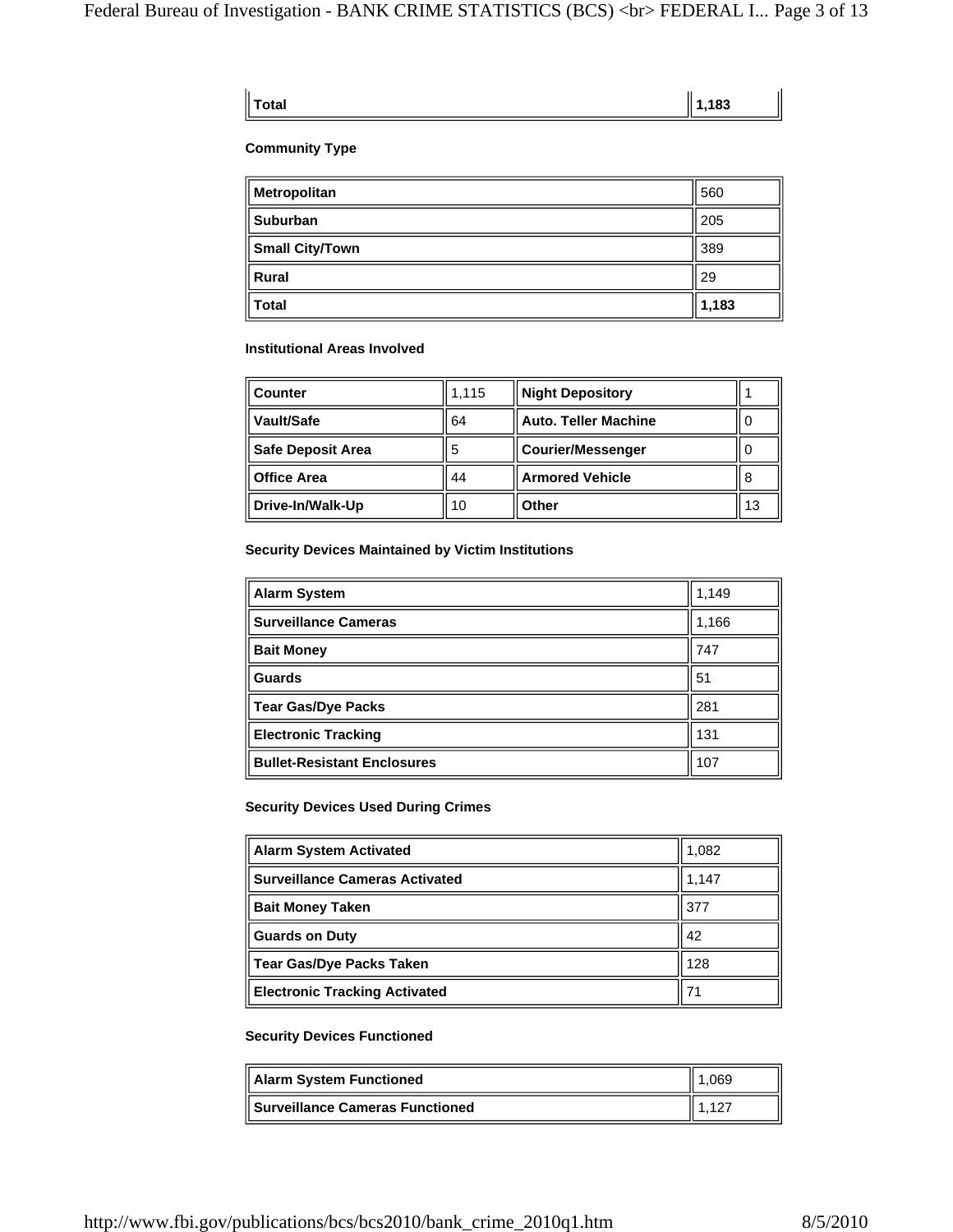## **Modus Operandi Used**

| <b>Demand Note Used</b>                    | 630      |
|--------------------------------------------|----------|
| Firearm Used <sup>1</sup>                  | 301      |
| Handgun                                    | 291      |
| <b>Other Firearm</b>                       | 14       |
| Other Weapon Used <sup>2</sup>             | 23       |
| Weapon Threatened <sup>3</sup>             | 518      |
| <b>Explosive Device Used or Threatened</b> | 44       |
| <b>Oral Demand</b>                         | 675      |
| <b>Vault or Safe Theft</b>                 | 9        |
| <b>Depository Trap Device</b>              | $\Omega$ |
| <b>Till Theft</b>                          | 19       |
| Takeover                                   | 55       |

1 "Handgun" and "Other Firearm" added together may not coincide with "Firearm Used" since, in some cases, both handguns and other firearms are used during the same crime.

<sup>2</sup> "Other Weapon Used" includes knives, other cutting instruments, hypodermic needles, clubs, etc.

3 "Weapon Threatened" includes those cases where a weapon was threatened or implied either orally or in a demand note but not actually observed.

## **Injuries, Deaths, and Hostages Taken**

Acts of violence were committed during 35 (3 percent) of the 1,183 robberies, burglaries, and larcenies which occurred during the three-month period. These acts included five instances involving the discharge of firearms, 29 instances involving assaults, one instance involving an explosive device, and two instances of hostage situations. (One or more acts of violence may occur during an incident.) These acts of violence resulted in 18 injuries, two deaths, and 35 persons being taken hostage.

### **Injuries**

| <b>Customer</b>        | 3  |
|------------------------|----|
| <b>Employee</b>        | 12 |
| <b>Employee Family</b> |    |
| Perpetrator            |    |
| <b>Law Officer</b>     |    |
| Guard                  |    |
| Other                  |    |
| <b>Total</b>           | 18 |

Number of incidents in which injuries occurred: 12

## **Deaths**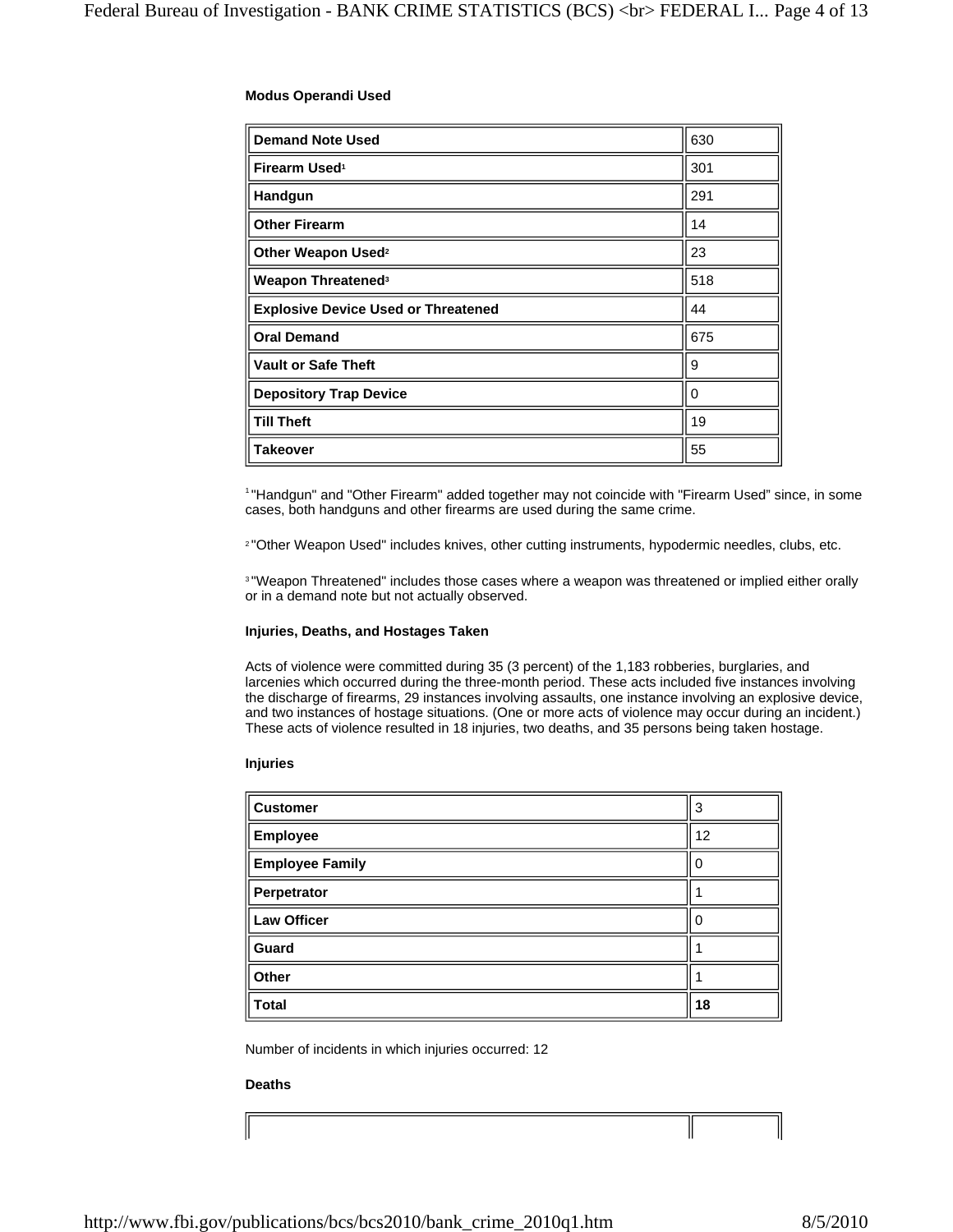| <b>Customer</b>        | U |
|------------------------|---|
| <b>Employee</b>        | 0 |
| <b>Employee Family</b> | 0 |
| Perpetrator            |   |
| <b>Law Officer</b>     | 0 |
| Guard                  |   |
| Other                  |   |
| <b>Total</b>           | 2 |

Number of incidents in which deaths occurred: 1

#### **Hostages Taken**

| <b>Customer</b>        | 10 |
|------------------------|----|
| <b>Employee</b>        | 25 |
| <b>Employee Family</b> | 0  |
| <b>Law Officer</b>     | O  |
| Guard                  | O  |
| Other                  | 0  |
| <b>Total</b>           | 35 |

Number of incidents in which hostages were taken: 2

### **II. BANK EXTORTION VIOLATIONS WHICH WERE INVESTIGATED UNDER THE FEDERAL BANK ROBBERY AND INCIDENTAL CRIMES STATUTE, TITLE 18, UNITED STATES CODE, SECTION 2113, (JANUARY 1, 2010 – MARCH 31, 2010)**

#### **Violations by Type of Institution**

| <b>Commercial Banks</b>               |  |
|---------------------------------------|--|
| <b>Mutual Savings Banks</b>           |  |
| <b>Savings and Loans Associations</b> |  |
| <b>Credit Unions</b>                  |  |
| <b>Armored Car</b>                    |  |
| Total                                 |  |

### **Loot Taken and Recovered**

No loot was taken or recovered.

## **Number, Race, and Sex of Perpetrators**

The number of persons known to be involved in the three extortion incidents was one. In a number of cases, the number and description of individuals involved are unknown due to nonobservance of the perpetrator by the victim(s) or the use of disguises. The following table shows a breakdown of the one known individuals involved by race and sex: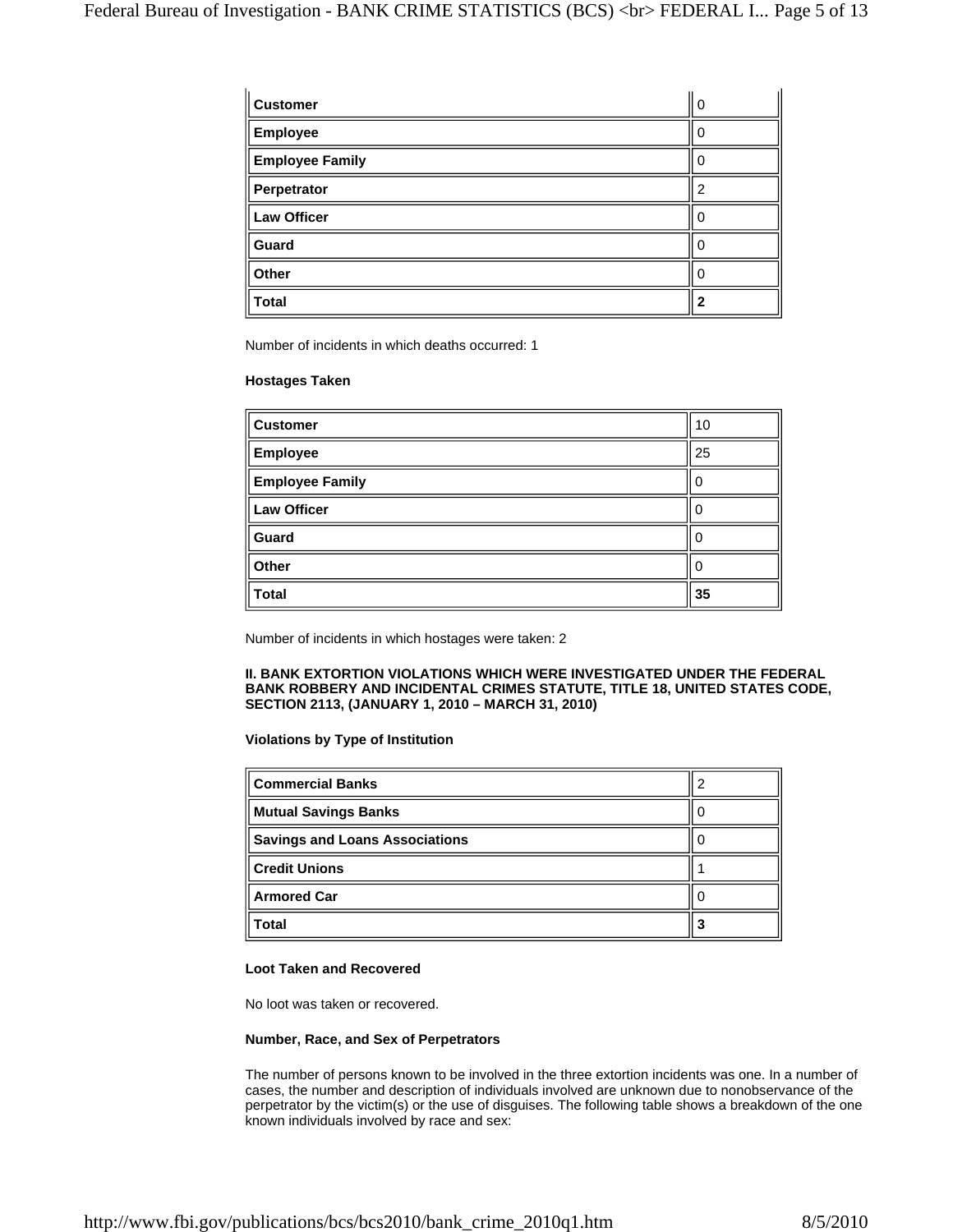|             | White | <b>Black</b> | Hispanic | Other | <b>Unknown</b> |
|-------------|-------|--------------|----------|-------|----------------|
| <b>Male</b> |       |              |          |       |                |
| Female      |       |              |          |       |                |

Unknown Race/Sex: 0

## **Occurrences by Day of Week and Time of Day**

| <b>Monday</b>         | $\mathbf 0$ | 6-9 a.m.              |   |
|-----------------------|-------------|-----------------------|---|
| <b>Tuesday</b>        |             | $9-11$ a.m.           | 0 |
| Wednesday             |             | 11 a.m.-1 p.m.        | 0 |
| <b>Thursday</b>       | 0           | 1-3 p.m.              | 0 |
| Friday                | 0           | 3-6 p.m.              |   |
| <b>Saturday</b>       | 0           | 6 p.m.-6 a.m.         |   |
| <b>Sunday</b>         |             | <b>Not Determined</b> | ∩ |
| <b>Not Determined</b> |             |                       |   |
| <b>Total</b>          | 3           | <b>Total</b>          | 3 |

## **Institution/Community Characteristics**

## **Type of Financial Institution Office**

| <b>Main Office</b>           |   |
|------------------------------|---|
| <b>Branch Office</b>         |   |
| <b>Store</b>                 |   |
| <b>Remote Facility/Other</b> |   |
| <b>Total</b>                 | J |

## **Location of Financial Institution Office**

| <b>Commercial District</b> |   |
|----------------------------|---|
| <b>Shopping Center</b>     |   |
| <b>Residential</b>         |   |
| <b>Other Location</b>      |   |
| <b>Total</b>               | 3 |

## **Community Type**

| <b>Suburban</b>        |  |
|------------------------|--|
| <b>Small City/Town</b> |  |
| Rural                  |  |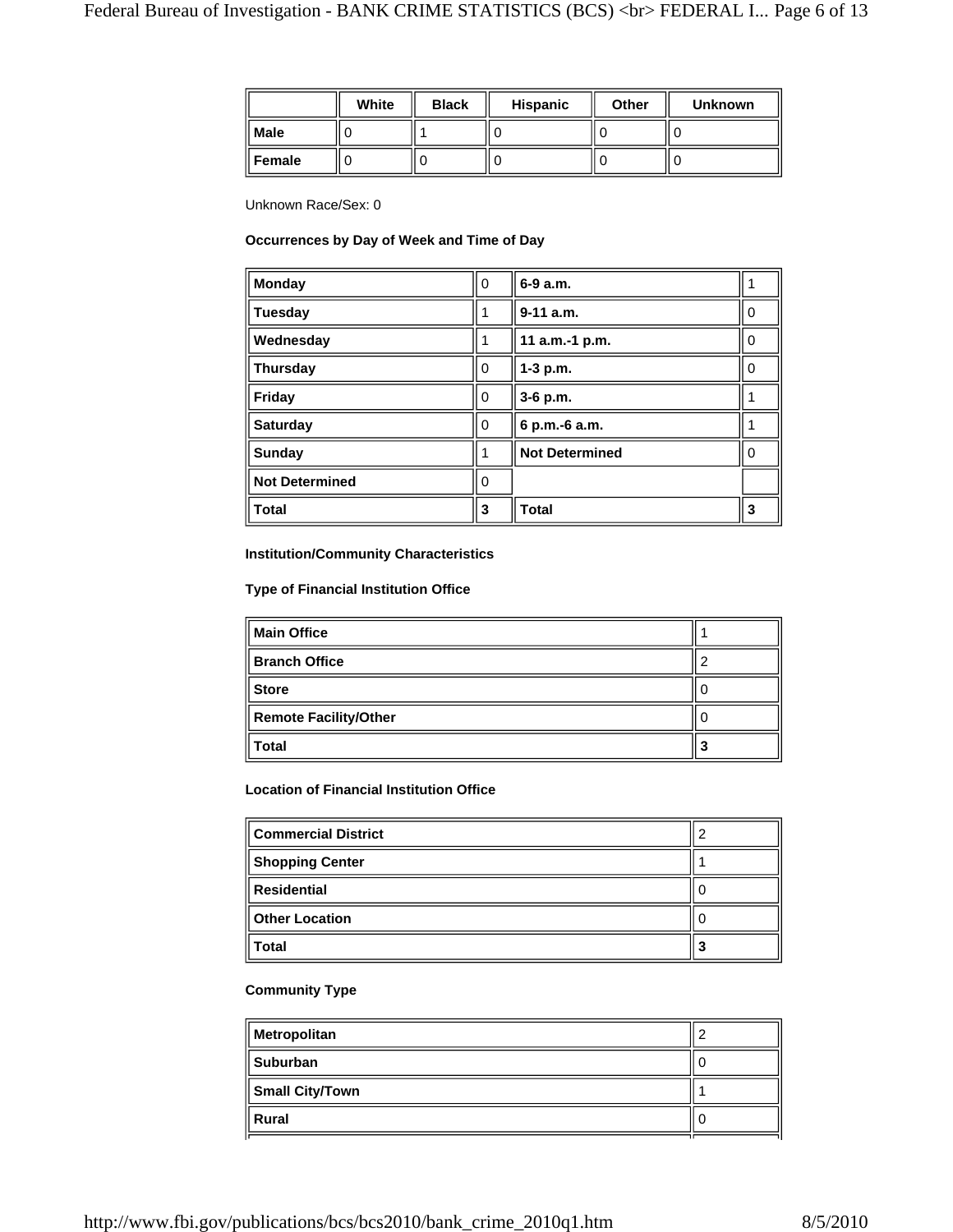| $\ $ Total |  | ∥з |
|------------|--|----|

### **Security Devices Maintained by Victim Institutions**

| Alarm System                       | 2 |
|------------------------------------|---|
| <b>Surveillance Cameras</b>        |   |
| <b>Bait Money</b>                  |   |
| <b>Guards</b>                      |   |
| Tear Gas/Dye Packs                 |   |
| <b>Electronic Tracking</b>         |   |
| <b>Bullet-Resistant Enclosures</b> |   |

## **Security Devices Used During Crimes**

| <b>Alarm System Activated</b>         |  |
|---------------------------------------|--|
| <b>Surveillance Cameras Activated</b> |  |
| <b>Bait Money Taken</b>               |  |
| <b>Guards on Duty</b>                 |  |
| Tear Gas/Dye Packs Taken              |  |
| <b>Electronic Tracking Activated</b>  |  |

## **Modus Operandi Used**

| <b>Demand Note Used</b>                    | U |
|--------------------------------------------|---|
| Firearm Used                               | U |
| <b>Other Weapon Used</b>                   |   |
| <b>Weapon Threatened</b>                   |   |
| <b>Explosive Device Used or Threatened</b> |   |
| Telephone Call                             |   |

## **Injuries, Deaths, and Hostages Taken**

No acts of violence, injuries, deaths, or hostages taken during this three-month period.

### **III. BANK ROBBERY STATUTE VIOLATIONS BY REGIONS, GEOGRAPHIC DIVISIONS, STATES, AND TERRITORIES (JANUARY 1, 2010 – MARCH 31, 2010)**

#### **Regional Summary**

|                      | <b>Bank</b><br><b>Robberies</b> | <b>Bank</b><br><b>Burglaries</b> | <b>Bank</b><br>Larcenies | <b>Bank</b><br><b>Extortions</b> |
|----------------------|---------------------------------|----------------------------------|--------------------------|----------------------------------|
| Northeast            | 152                             |                                  |                          |                                  |
| ∥ North<br>∥ Central | 247                             | ◠                                |                          |                                  |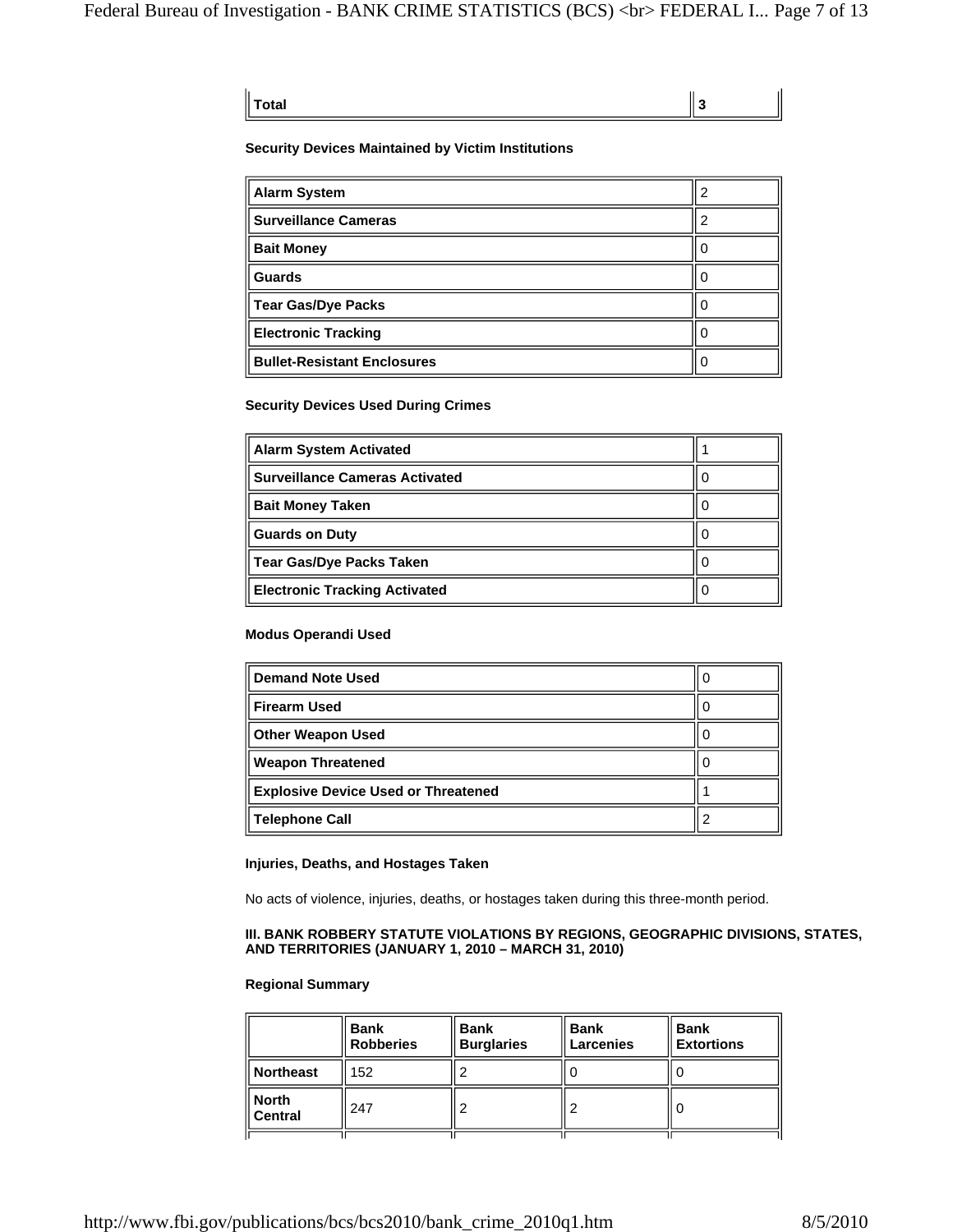| ∥ South     | 407   | 11 | c |
|-------------|-------|----|---|
| West        | 347   | 6  |   |
| Territories |       |    |   |
| ∥ Totals    | 1,160 | 21 |   |

|                        | <b>Bank</b><br><b>Robberies</b> | <b>Bank</b><br><b>Burglaries</b> | <b>Bank</b><br><b>Larcenies</b> | <b>Bank</b><br><b>Extortions</b> |
|------------------------|---------------------------------|----------------------------------|---------------------------------|----------------------------------|
| <b>NORTHEAST</b>       | 152                             | 2                                | 0                               | 0                                |
|                        |                                 |                                  |                                 |                                  |
| <b>New England</b>     | 56                              | 0                                | 0                               | 0                                |
| <b>Connecticut</b>     | 15                              | 0                                | $\Omega$                        | 0                                |
| <b>Maine</b>           | 0                               | 0                                | $\Omega$                        | 0                                |
| <b>Massachusetts</b>   | 23                              | 0                                | 0                               | 0                                |
| <b>New Hampshire</b>   | 4                               | 0                                | 0                               | 0                                |
| <b>Rhode Island</b>    | 13                              | 0                                | $\Omega$                        | 0                                |
| <b>Vermont</b>         | 1                               | 0                                | 0                               | 0                                |
|                        |                                 |                                  |                                 |                                  |
| <b>Middle Atlantic</b> | 96                              | 2                                | $\mathbf 0$                     | 0                                |
| <b>New Jersey</b>      | 35                              | 0                                | 0                               | 0                                |
| <b>New York</b>        | 25                              | 1                                | 0                               | 0                                |
| Pennsylvania           | 36                              | 1                                | 0                               | 0                                |

|                                     | <b>Bank</b><br><b>Robberies</b> | <b>Bank</b><br><b>Burglaries</b> | <b>Bank</b><br>Larcenies | <b>Bank</b><br><b>Extortions</b> |
|-------------------------------------|---------------------------------|----------------------------------|--------------------------|----------------------------------|
| <b>NORTH</b><br><b>CENTRAL</b>      | 247                             | $\overline{c}$                   | 2                        | 0                                |
|                                     |                                 |                                  |                          |                                  |
| <b>East North</b><br><b>Central</b> | 203                             |                                  | 0                        | 0                                |
| <b>Illinois</b>                     | 49                              | 1                                | 0                        | 0                                |
| Indiana                             | 25                              | 0                                | 0                        | 0                                |
| Michigan                            | 45                              | 0                                | 0                        | 0                                |
| Ohio                                | 62                              | 0                                | 0                        | 0                                |
| Wisconsin                           | 22                              | 0                                | 0                        | 0                                |
|                                     |                                 |                                  |                          |                                  |
| <b>West North</b><br><b>Central</b> | 44                              |                                  | 2                        | $\Omega$                         |
| lowa                                | 4                               | 0                                | 0                        | 0                                |
| <b>Kansas</b>                       | $\overline{2}$                  | 1                                | 0                        | 0                                |
| <b>Minnesota</b>                    | $\overline{7}$                  | 0                                | 0                        | $\mathbf 0$                      |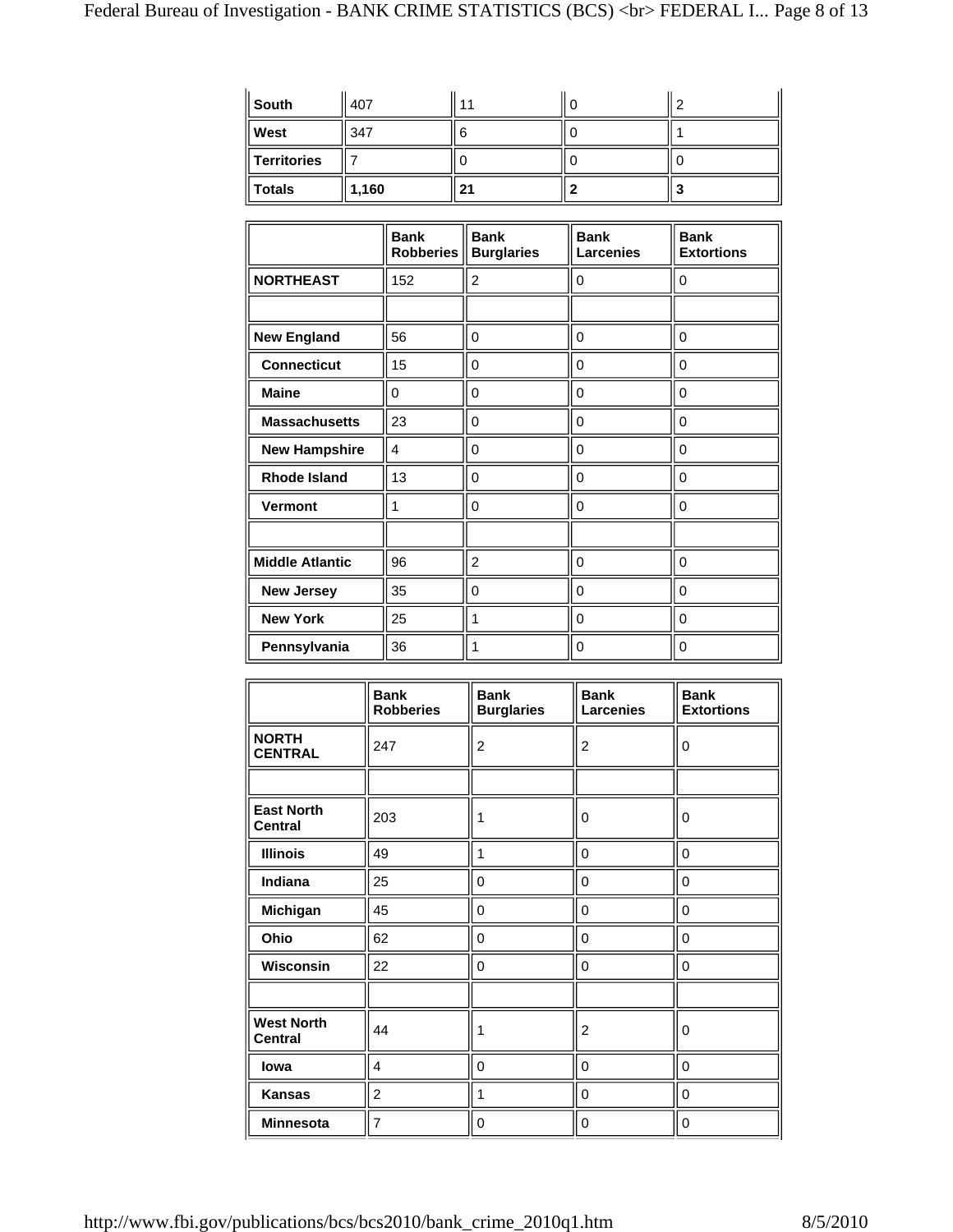| <b>Missouri</b>     | 27 |  |  |
|---------------------|----|--|--|
| <b>Nebraska</b>     |    |  |  |
| <b>North Dakota</b> |    |  |  |
| <b>South Dakota</b> |    |  |  |

|                             | <b>Bank</b><br><b>Robberies</b> | <b>Bank</b><br><b>Burglaries</b> | <b>Bank</b><br><b>Larcenies</b> | <b>Bank</b><br><b>Extortions</b> |
|-----------------------------|---------------------------------|----------------------------------|---------------------------------|----------------------------------|
| <b>SOUTH</b>                | 407                             | 11                               | $\mathbf 0$                     | $\overline{c}$                   |
|                             |                                 |                                  |                                 |                                  |
| <b>South Atlantic</b>       | 218                             | $\overline{2}$                   | $\mathbf 0$                     | $\mathbf{1}$                     |
| <b>Delaware</b>             | 1                               | 0                                | 0                               | $\mathbf 0$                      |
| <b>District of Columbia</b> | 9                               | 0                                | $\mathbf 0$                     | $\mathbf 0$                      |
| <b>Florida</b>              | 63                              | 0                                | $\mathbf 0$                     | $\mathbf{1}$                     |
| Georgia                     | 41                              | $\overline{0}$                   | $\mathbf 0$                     | $\mathbf 0$                      |
| <b>Maryland</b>             | 25                              | $\mathbf 0$                      | $\mathbf 0$                     | $\mathbf 0$                      |
| <b>North Carolina</b>       | 24                              | $\overline{0}$                   | $\mathbf 0$                     | $\mathbf 0$                      |
| <b>South Carolina</b>       | 20                              | $\overline{2}$                   | $\mathbf 0$                     | $\mathbf 0$                      |
| Virginia                    | 27                              | $\overline{0}$                   | $\mathbf 0$                     | $\mathbf 0$                      |
| <b>West Virginia</b>        | 8                               | 0                                | $\mathsf 0$                     | $\mathbf 0$                      |
|                             |                                 |                                  |                                 |                                  |
| <b>East South Central</b>   | 56                              | $\mathbf{1}$                     | $\mathbf 0$                     | $\mathbf{1}$                     |
| Alabama                     | 14                              | 0                                | $\mathbf 0$                     | $\mathbf 0$                      |
| Kentucky                    | $\overline{7}$                  | $\overline{0}$                   | $\mathbf 0$                     | $\mathbf 0$                      |
| <b>Mississippi</b>          | 5                               | 0                                | $\mathbf 0$                     | $\mathbf 0$                      |
| <b>Tennessee</b>            | 30                              | $\mathbf{1}$                     | 0                               | 1                                |
|                             |                                 |                                  |                                 |                                  |
| <b>West South Central</b>   | 133                             | 8                                | $\mathbf 0$                     | $\mathbf 0$                      |
| <b>Arkansas</b>             | 7                               | 3                                | $\mathbf 0$                     | $\pmb{0}$                        |
| Louisiana                   | 5                               | $\mathbf{1}$                     | $\mathbf 0$                     | $\mathbf 0$                      |
| Oklahoma                    | 12                              | 0                                | $\mathsf 0$                     | $\mathbf 0$                      |
| <b>Texas</b>                | 109                             | 4                                | 0                               | $\mathbf 0$                      |

|                 | <b>Bank</b><br><b>Robberies</b> | <b>Bank</b><br><b>Burglaries</b> | <b>Bank</b><br><b>Larcenies</b> | <b>Bank</b><br><b>Extortions</b> |
|-----------------|---------------------------------|----------------------------------|---------------------------------|----------------------------------|
| <b>WEST</b>     | 347                             | 6                                |                                 |                                  |
|                 |                                 |                                  |                                 |                                  |
| <b>Mountain</b> | 136                             |                                  |                                 | U                                |
| Arizona         | 59                              |                                  |                                 | U                                |
|                 |                                 |                                  |                                 |                                  |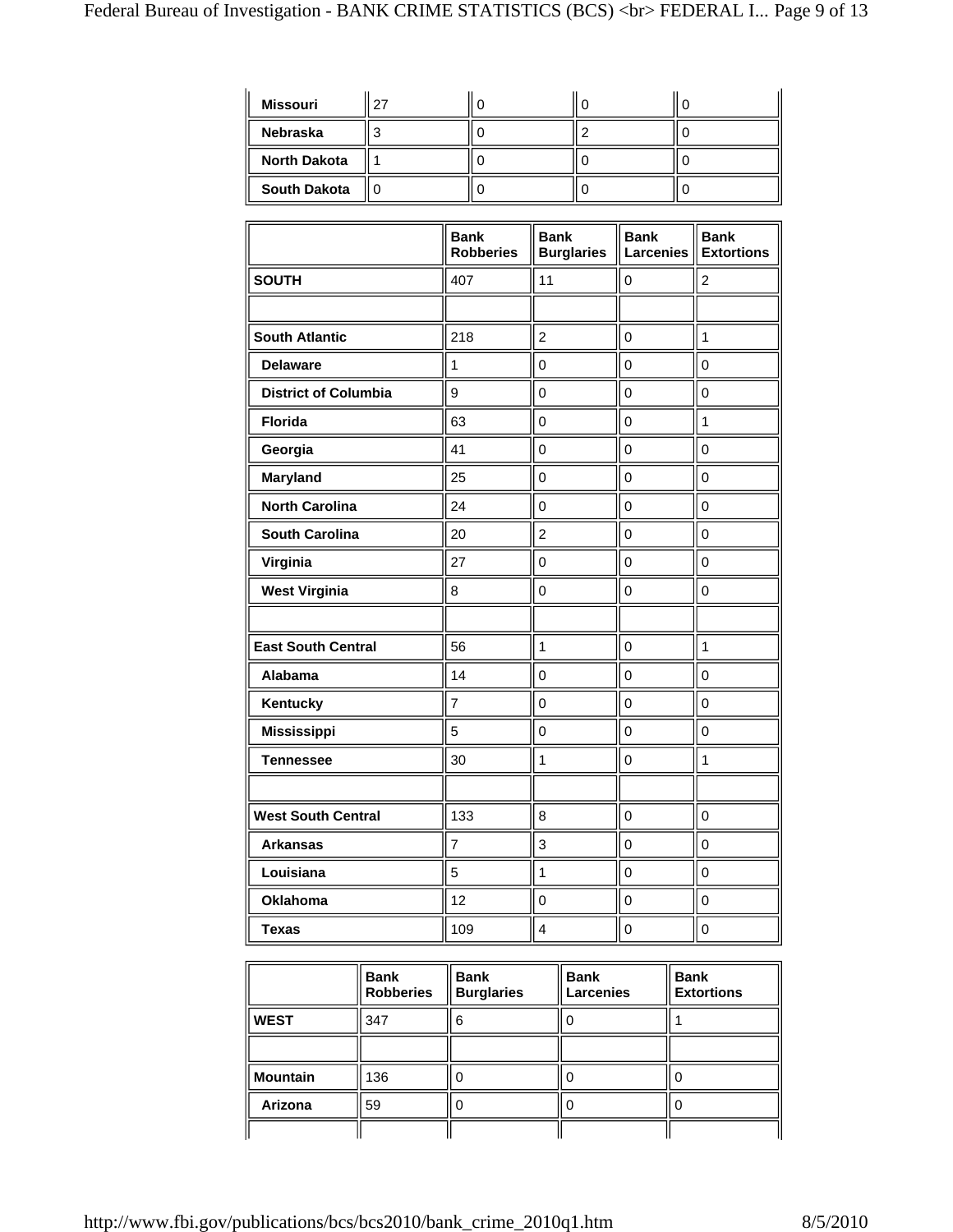| Colorado          | 40             | $\mathbf 0$ | $\mathbf 0$ | $\mathbf 0$    |
|-------------------|----------------|-------------|-------------|----------------|
| Idaho             | 6              | 0           | 0           | 0              |
| <b>Montana</b>    | 0              | 0           | 0           | 0              |
| Nevada            | 14             | 0           | 0           | $\overline{0}$ |
| <b>New Mexico</b> | 12             | 0           | 0           | 0              |
| <b>Utah</b>       | 5              | 0           | 0           | 0              |
| Wyoming           | $\mathbf 0$    | 0           | 0           | $\mathbf 0$    |
|                   |                |             |             |                |
| <b>Pacific</b>    | 211            | 6           | 0           | 1              |
| Alaska            | $\overline{2}$ | 0           | 0           | 0              |
| California        | 136            | 5           | 0           | $\mathbf 0$    |
| Hawaii            | 9              | 0           | 0           | 0              |
| Oregon            | 30             | 0           | $\mathbf 0$ | 0              |
| Washington        | 34             | 1           | 0           | 1              |

|                       | <b>Bank</b><br><b>Robberies</b> | <b>Bank</b><br><b>Burglaries</b> | <b>Bank</b><br><b>Larcenies</b> | <b>Bank</b><br><b>Extortions</b> |
|-----------------------|---------------------------------|----------------------------------|---------------------------------|----------------------------------|
| <b>TERRITORIES</b>    |                                 |                                  |                                 |                                  |
| Guam                  |                                 |                                  |                                 |                                  |
| <b>Puerto Rico</b>    |                                 |                                  |                                 |                                  |
| <b>Virgin Islands</b> | ∩                               |                                  |                                 |                                  |
|                       |                                 |                                  |                                 |                                  |
| <b>Totals</b>         | 1,180                           | 21                               |                                 |                                  |

### **IV. VIOLATIONS INVOLVING ARMORED CARRIERS INVESTIGATED UNDER THE HOBBS ACT, TITLE 18, UNITED STATES CODE, SECTION 1951 (JANUARY 1, 2010 – MARCH 31, 2010)**

**Armored Carrier Incidents**

| <b>Hobbs Act</b> |  |
|------------------|--|
| Total            |  |

### **Loot Taken and Recovered**

Loot was taken in six (75 percent) of the eight incidents. Loot taken is itemized as follows:

| Cash                                        | \$787,055.00 |
|---------------------------------------------|--------------|
| <b>Securities-Face Value</b>                | \$0.00       |
| <b>Checks (Including Traveler's Checks)</b> | \$0.00       |
| <b>Food Stamps</b>                          | \$290.00     |
| <b>Other Property</b>                       | \$0.00       |
|                                             |              |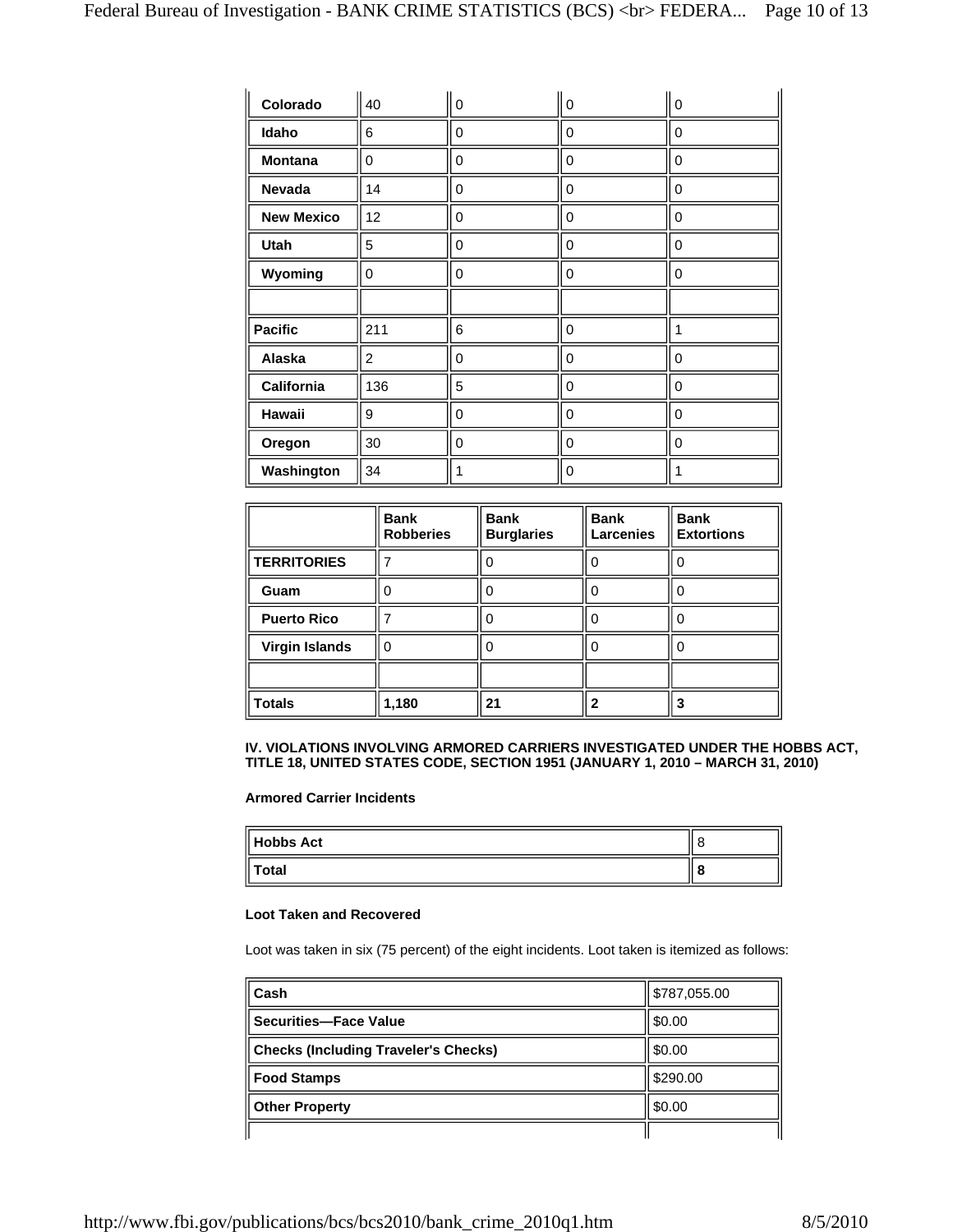| $\parallel$ \$787,345.00<br>Total |  |
|-----------------------------------|--|
|                                   |  |

No loot was recovered

#### **Number, Race, and Sex of Perpetrators**

The number of persons known to be involved in the eight armored carrier incidents was 14. In a number of cases, the number and description of individuals involved are unknown due to nonobservance of the perpetrator by the victim(s) or the use of disguises. The following table shows a breakdown of the 14 known individuals involved by race and sex:

|          | White | <b>Black</b> | <b>Hispanic</b> | <b>Other</b> | <b>Unknown</b> |
|----------|-------|--------------|-----------------|--------------|----------------|
| Male     |       |              |                 |              |                |
| ∥ Female |       |              |                 |              |                |

Unknown Race/Sex: 1

## **Occurrences by Day of Week and Time of Day**

| <b>Monday</b>         | $\overline{2}$ | 6-9 a.m.              | 2        |
|-----------------------|----------------|-----------------------|----------|
| <b>Tuesday</b>        |                | $9-11$ a.m.           | 5        |
| Wednesday             |                | 11 a.m.-1 p.m.        |          |
| <b>Thursday</b>       |                | 1-3 p.m.              | 0        |
| Friday                |                | 3-6 p.m.              | 0        |
| <b>Saturday</b>       |                | 6 p.m.-6 a.m.         | $\Omega$ |
| Sunday                |                | <b>Not Determined</b> | $\Omega$ |
| <b>Not Determined</b> | ი              |                       |          |
| <b>Total</b>          | 8              | <b>Total</b>          | 8        |

#### **Community Characteristics**

## **Location**

| <b>Commercial District</b> | э |
|----------------------------|---|
| <b>Shopping Center</b>     |   |
| <b>Residential</b>         |   |
| <b>Rural</b>               |   |
| <b>Total</b>               | 8 |

### **Community Type**

| Metropolitan           |  |
|------------------------|--|
| <b>Suburban</b>        |  |
| <b>Small City/Town</b> |  |
| Rural                  |  |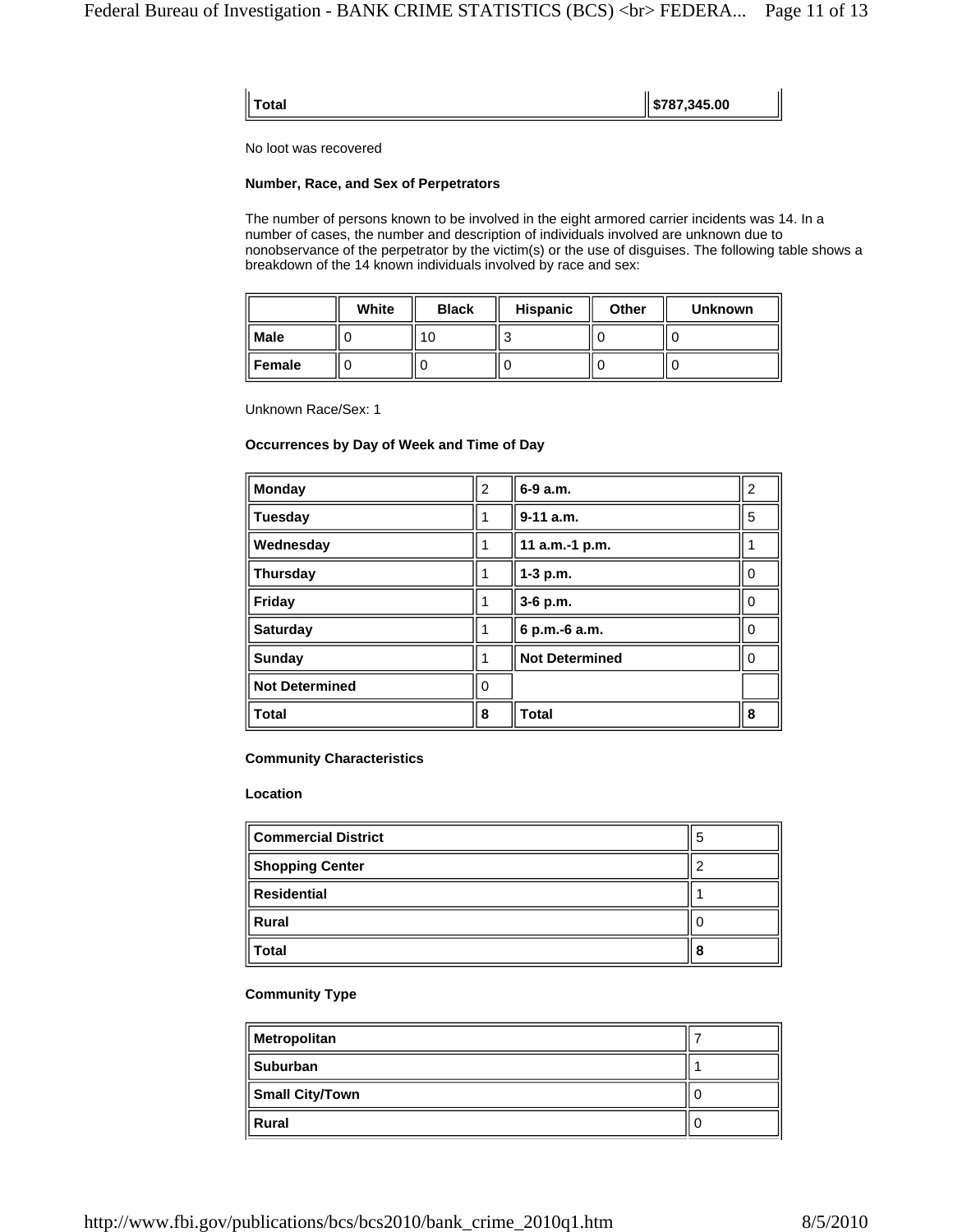| $\parallel$ Total | 8 |
|-------------------|---|
|                   |   |

ī.

#### **Modus Operandi Used**

| Firearm Used <sup>4</sup>                  | 6 |
|--------------------------------------------|---|
| Handgun                                    | 6 |
| <b>Other Firearm</b>                       |   |
| Other Weapon Used <sup>5</sup>             |   |
| <b>Weapon Threatened<sup>6</sup></b>       |   |
| <b>Explosive Device Used or Threatened</b> |   |
| <b>Oral Demand</b>                         |   |
| <b>Vault or Safe Theft</b>                 |   |

4 "Handgun" and "Other Firearm" added together may not coincide with "Firearm Used" since, in some cases, both handguns and other firearms are used during the same crime.

5 "Other Weapon Used" includes knives, other cutting instruments, hypodermic needles, clubs, etc.

**<sup>6</sup> "Weapon Threatened"** includes those cases where a weapon was threatened or implied either orally or in a demand note but not actually observed.

#### **Injuries, Deaths, and Hostages Taken**

Acts of violence were committed during five of the eight armored carrier incidents which occurred during the three-month period. No deaths occurred nor were hostages taken when the violent acts were committed. However, five persons were injured during four of the armored carrier violations. (One or more acts of violence may occur during an incident.)

#### **Injuries**

| <b>Customer</b>    |   |
|--------------------|---|
| Employee           | 0 |
| Perpetrator        |   |
| <b>Law Officer</b> | 0 |
| Guard              | 3 |
| Other              | 0 |
| <b>Total</b>       | 5 |

Number of incidents in which injuries occurred: 4

Any statistical information furnished in this booklet is subject to change upon the investigation of bank robbery incidents which occurred during 2010.

The BCS provides a nationwide view of bank robbery crimes based on statistics contributed by FBI field offices responding to bank robberies or otherwise gathered when provided to the FBI from local and state law enforcement.

Statistics were recorded as of 04/19/2010, at FBI Headquarters.

NOTE: Not all bank robberies are reported to the FBI, and therefore BCS is not a complete statistical